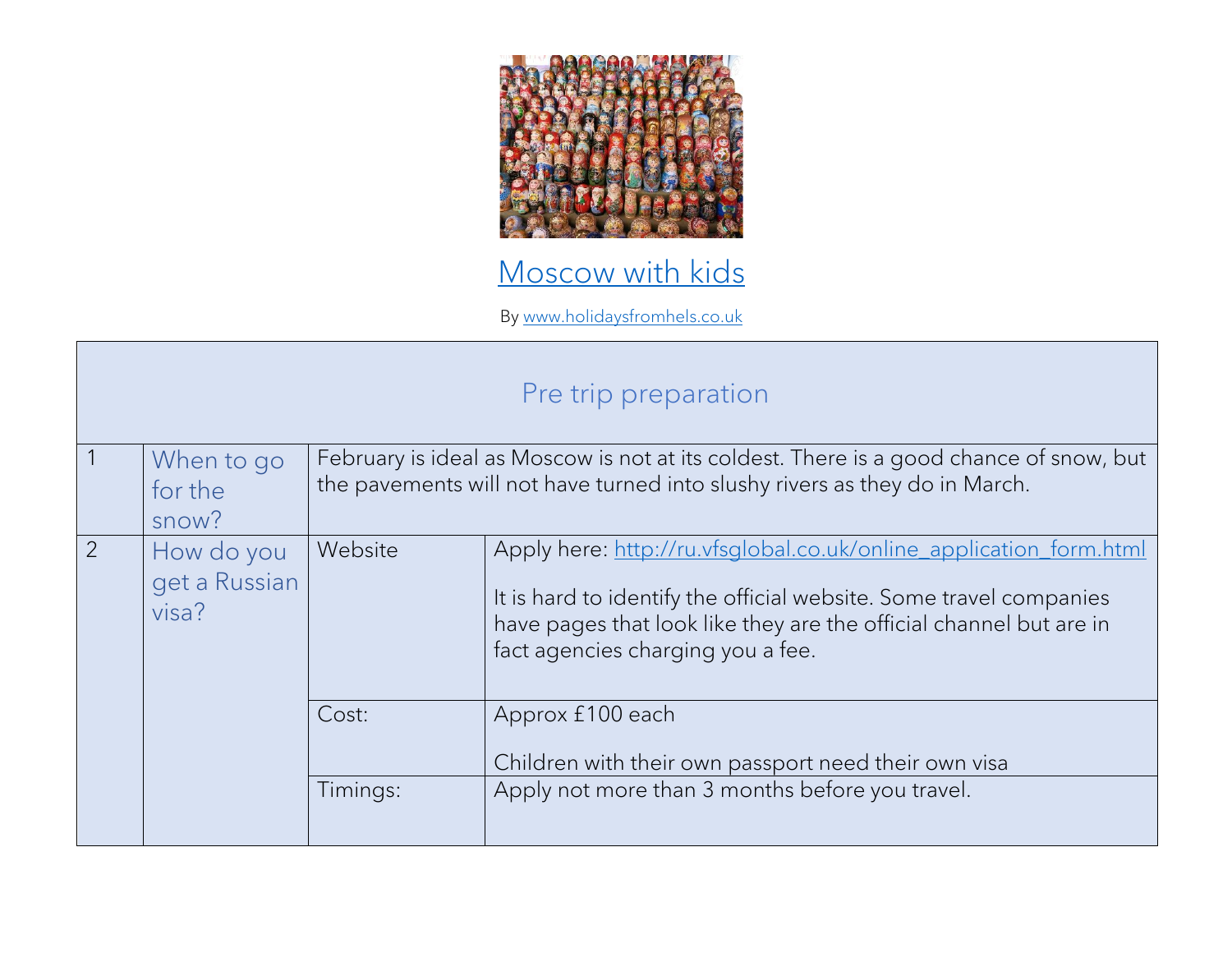|                                     | Application                 | You will need:                                                                                                                                                                                                                                                                                                                                                                                                                                                                                                               |
|-------------------------------------|-----------------------------|------------------------------------------------------------------------------------------------------------------------------------------------------------------------------------------------------------------------------------------------------------------------------------------------------------------------------------------------------------------------------------------------------------------------------------------------------------------------------------------------------------------------------|
|                                     | form:                       | Details of all former passports<br>Dates of all countries visited in last 10 years<br>All social media accounts<br>Bank account details<br>A hotel sponsor confirming your booking - The hotel needs<br>to send you a "voucher" to present to the embassy with<br>everyone's dates of birth and names spelled properly.<br>Passport photos<br>Dates of children's start dates at school and school address<br>Confirmation of your parents dates of birth<br>Confirmation whether you have ever worked for the<br>government |
|                                     | Answering the<br>questions  | There is a lot of repetition on the form. It took me several<br>hours to complete. You can save it and return later.<br>It is often hard to know what information the form is looking<br>for.<br>For children, when presented with the option to tick<br>employed /unemployed, do not select "unemployed". Enter<br>school details instead or your form will be rejected                                                                                                                                                     |
|                                     | Submission:                 | Travel to London to present the forms and documentation and to<br>be bio-metrically fingerprinted (children too)                                                                                                                                                                                                                                                                                                                                                                                                             |
| Moscow with<br>kids Hotel<br>Choice | room and breakfast for free | Stay in the family friendly Novotel Moscow City where kids under 16 stay in your                                                                                                                                                                                                                                                                                                                                                                                                                                             |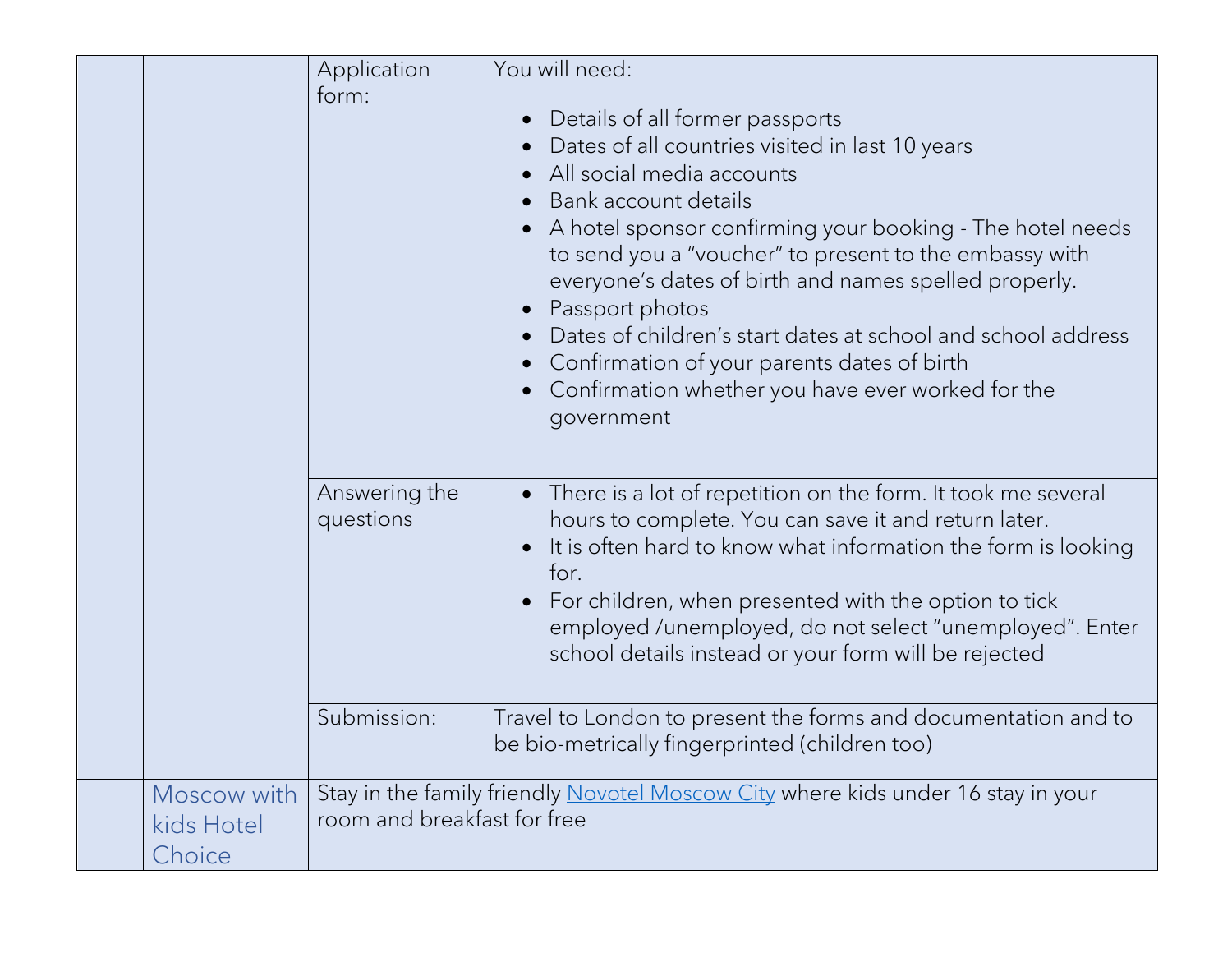|                |                                         | the Moscow River.                                                                                                                                                                                                                            | Location: 5k from the centre It is next to the Metro, a handy shopping mall, a park,                                                                                                                  |  |
|----------------|-----------------------------------------|----------------------------------------------------------------------------------------------------------------------------------------------------------------------------------------------------------------------------------------------|-------------------------------------------------------------------------------------------------------------------------------------------------------------------------------------------------------|--|
|                | Moscow with<br>kids Holiday<br>Schedule | Have one of these. It is too cold to browse guide books in the street or wander the<br>streets without a plan.<br>Know where you can find food in advance.<br>Be aware that most things close on a Monday                                    |                                                                                                                                                                                                       |  |
|                | Practicalities                          |                                                                                                                                                                                                                                              |                                                                                                                                                                                                       |  |
|                | Playing in<br>the snow                  | Your first job will be to play in the untouched snow in the park next to the<br>hotel.<br>There are also elaborate illuminations and a tube run.<br>Wear 2 pairs of gloves.<br>Don't say out too long as the temperatures plummet after dark |                                                                                                                                                                                                       |  |
| $\overline{2}$ | Finding food                            | Food court                                                                                                                                                                                                                                   | The Mall next door has a food court to ease you in gently<br>Have a copy of the Russian alphabet handy so you can read<br>menus<br>Google translate photo app is amazing<br>Pointing may be necessary |  |
|                |                                         | <b>Street stalls</b>                                                                                                                                                                                                                         | Try a traditional Russian blini (chocolate pancake) from a stall<br>Red Square                                                                                                                        |  |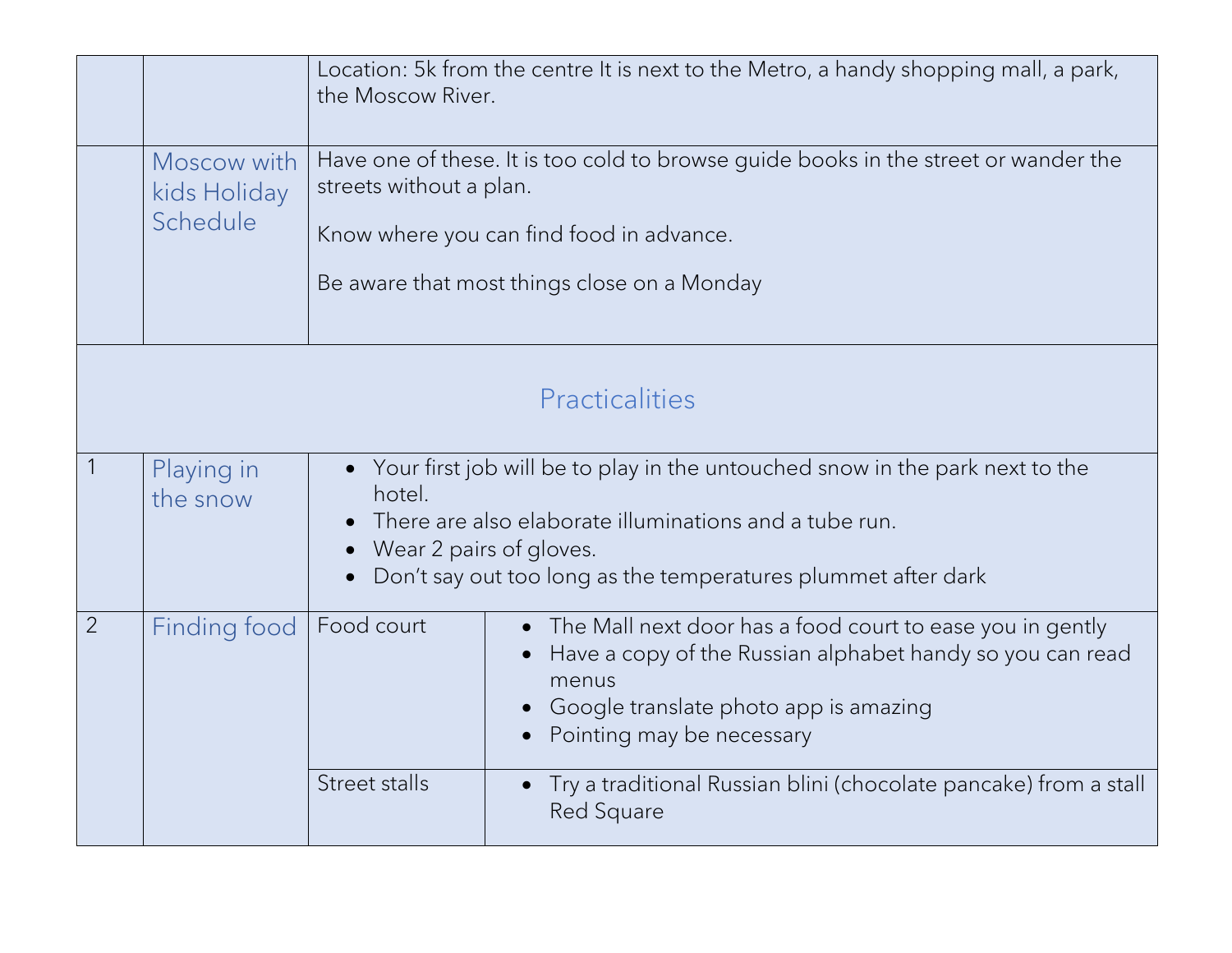|               |                 | Cafe Pushkin<br>• Book a table here for haut-Russian cuisine in a 19th-century<br>building with a different theme on each floor, including a<br>richly decorated library, pharmacy and a rooftop cafe.<br>Be prepared to redress for dinner in the subterranean<br>cloakroom<br>Prebook a lunch menu with a glass of wine for about<br>£20/head                                                                                                                                                                                                                                       |  |
|---------------|-----------------|---------------------------------------------------------------------------------------------------------------------------------------------------------------------------------------------------------------------------------------------------------------------------------------------------------------------------------------------------------------------------------------------------------------------------------------------------------------------------------------------------------------------------------------------------------------------------------------|--|
| $\mathcal{S}$ | What to<br>wear | Layers are key.<br>Go for thermal long sleeve/fleece/waterproof jacket<br>Consider soft shell trousers - waterproof and fleece lined<br>Waterproof socks<br>Gortex boots<br>Hats/scarves/gloves                                                                                                                                                                                                                                                                                                                                                                                       |  |
|               | Moscow<br>metro | The Moscow tube system is a tourist attraction in its own right. There are art<br>$\bullet$<br>deco marvels, stations where everyone has to rub a brass chicken and gold<br>frescos.<br>Ordering tickets is tricky. Research phrase books before you go and show<br>$\bullet$<br>them to the person in the ticket booth. Buying a ticket for 10 journeys will save<br>you having to order repeatedly.<br>Print off your route from Googlemaps in advance in case you lose signal.<br>$\bullet$<br>Count the number of stops your journey will take as the names are tricky to<br>read |  |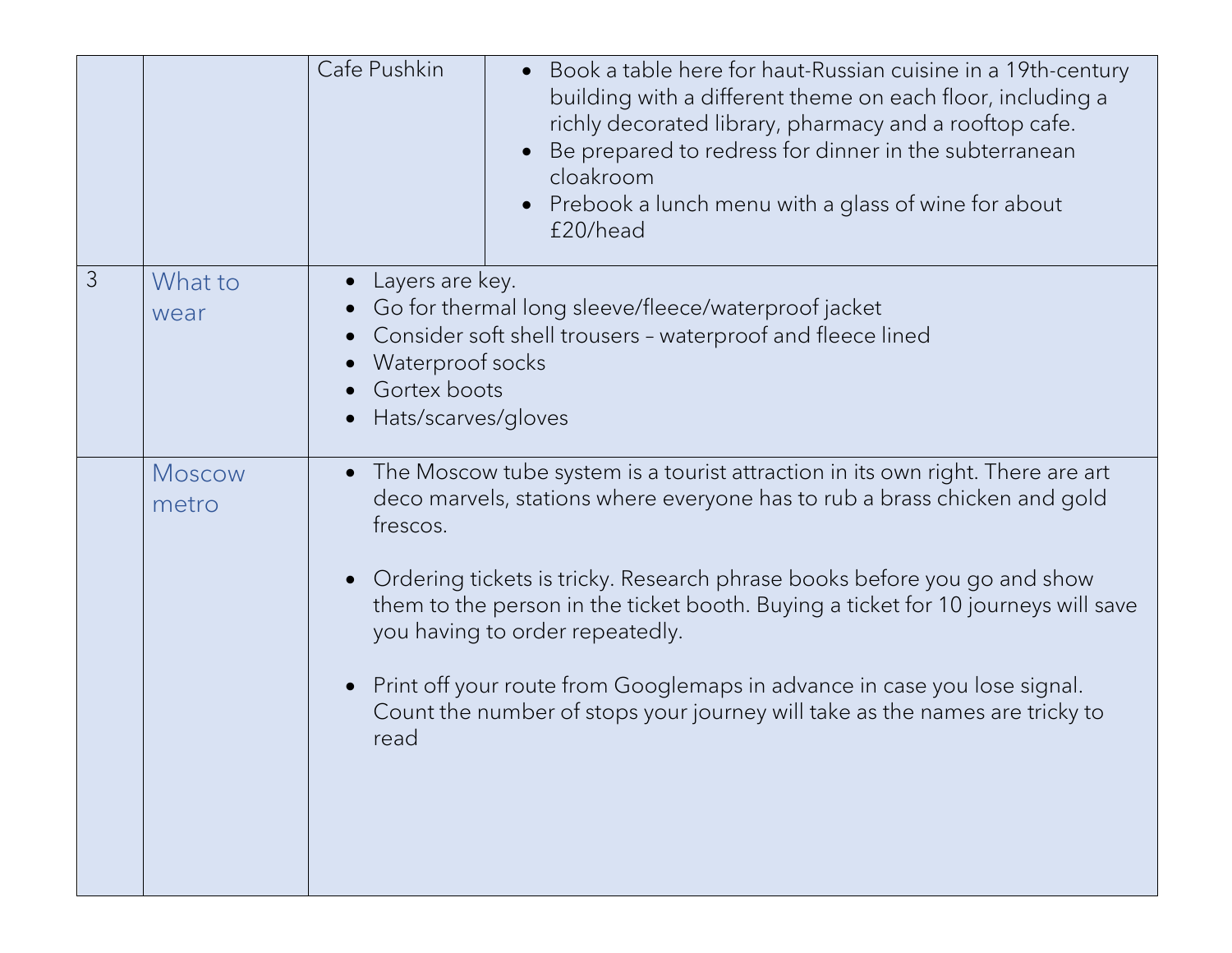|                |                     |                                                                                                                                                                                                                                                                                                                                                                                                        | <b>Moscow Activities</b>                          |  |
|----------------|---------------------|--------------------------------------------------------------------------------------------------------------------------------------------------------------------------------------------------------------------------------------------------------------------------------------------------------------------------------------------------------------------------------------------------------|---------------------------------------------------|--|
|                | Verssinge<br>Market | Pastiche of a Kremlin. Modern, colourful and visually arresting.<br>$\bullet$<br>About an hour from the centre by Metro.<br>One of the few things open on a Monday<br>Very quiet in winter but some stalls are open selling Russian dolls and Soviet<br>souvenir hats. The café is open<br>Look out for the huge Russian Doll                                                                          |                                                   |  |
| $\overline{2}$ | Red Square          | This is the epicentre of Moscow's attractions:<br>the Kremlin containing the Armoury<br>GUM, a huge historic shopping complex,<br>a large military museum,<br>colourful cathedrals<br><b>St Basil's Cathedral</b><br>tombs of former presidents against the Kremlin walls<br>a winter market with food stalls and rides<br>Make sure you return at night to see the illuminated Kremlin and St Basil's |                                                   |  |
| 3              | Spring<br>Festival  | Don't miss the orange decorated trees by Red Square in the Spring Festival                                                                                                                                                                                                                                                                                                                             |                                                   |  |
| $\overline{4}$ | St                  | Entrance fee                                                                                                                                                                                                                                                                                                                                                                                           | 500 roubles (about £6) and kids under 16 are free |  |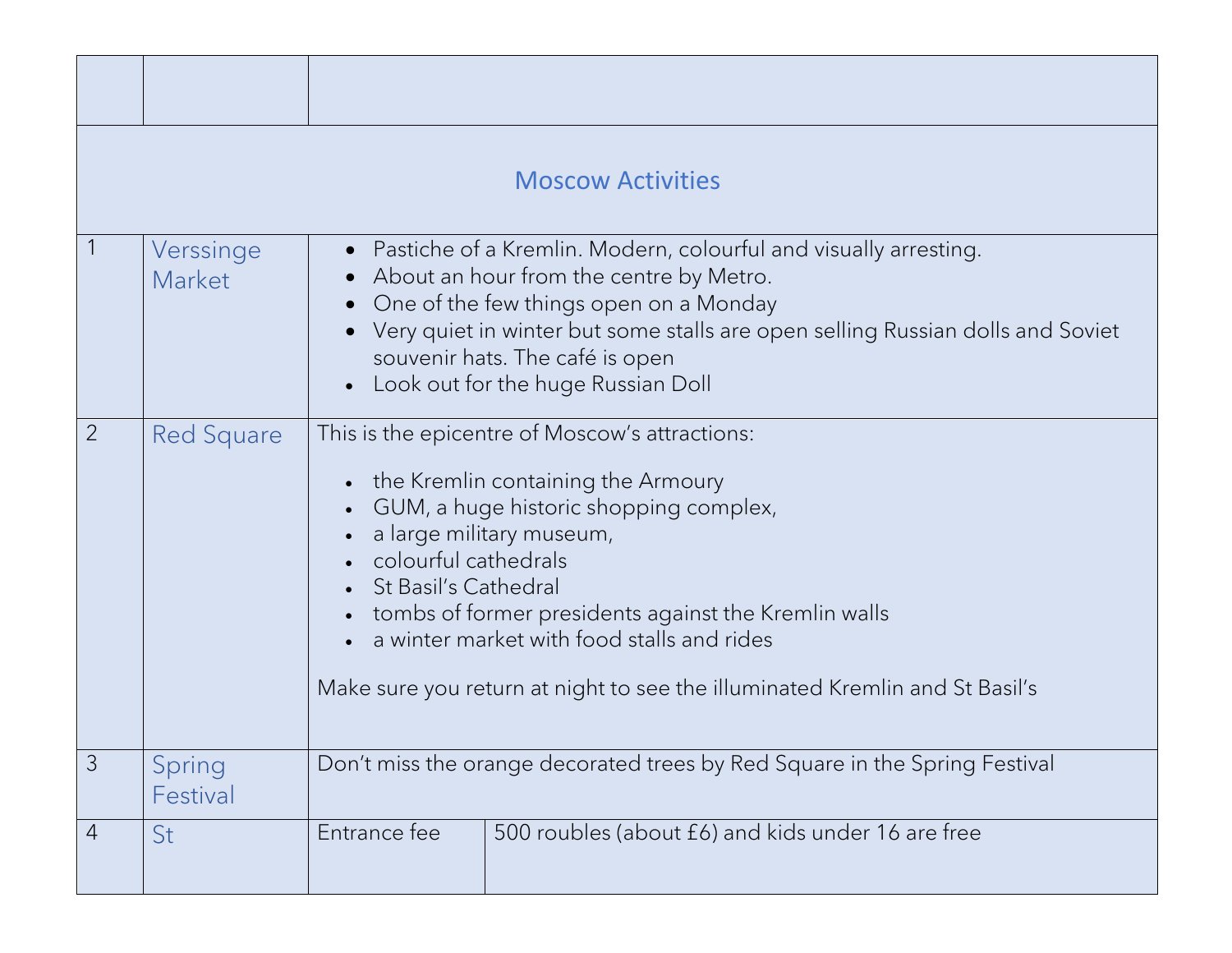|                | Basil's<br>Cathedral        | Language                  | The historical information is helpfully provided in English                                                                                                                                                                                                                                                                                                           |
|----------------|-----------------------------|---------------------------|-----------------------------------------------------------------------------------------------------------------------------------------------------------------------------------------------------------------------------------------------------------------------------------------------------------------------------------------------------------------------|
|                |                             | The building              | Exterior - walk around this iconic building to take in the coloured<br>onion domes from all angles                                                                                                                                                                                                                                                                    |
|                |                             |                           | Interior - Every inch of ceiling, wall and door is covered in gold or<br>fabulous murals.                                                                                                                                                                                                                                                                             |
| $\overline{5}$ | <b>GUM</b>                  |                           | GUM is a historic department store housing hundreds of retail outlets<br>Don't miss its impressive glass roof                                                                                                                                                                                                                                                         |
|                |                             |                           | Great place for window shopping, cafes and keeping warm.                                                                                                                                                                                                                                                                                                              |
| 6              | <b>Moscow</b><br>River      |                           | Just behind St Basils check out the frozen river                                                                                                                                                                                                                                                                                                                      |
| $\overline{7}$ | <b>Kitay Gorod</b>          | $\bullet$                 | Explore the historical quarter of Kitay Gorod, behind Red Square<br>Go at sunset for the best views of the pink buildings and golden onion domes                                                                                                                                                                                                                      |
| 8              | Kremlin and<br>crown jewels | What is in the<br>Kremlin | Inside the Kremlin is a collection of cathedrals, military<br>establishments and an armoury housing the Russian crown jewels.<br>Ivan the Great Bell tower: under 14's cannot enter<br>Armoury: Russian crown jewels<br>Archangel cathedral: Ivan the Terrible buried here.<br>Assumption cathedral - golden frescoes<br>Patriarch's palace - where the tsars feasted |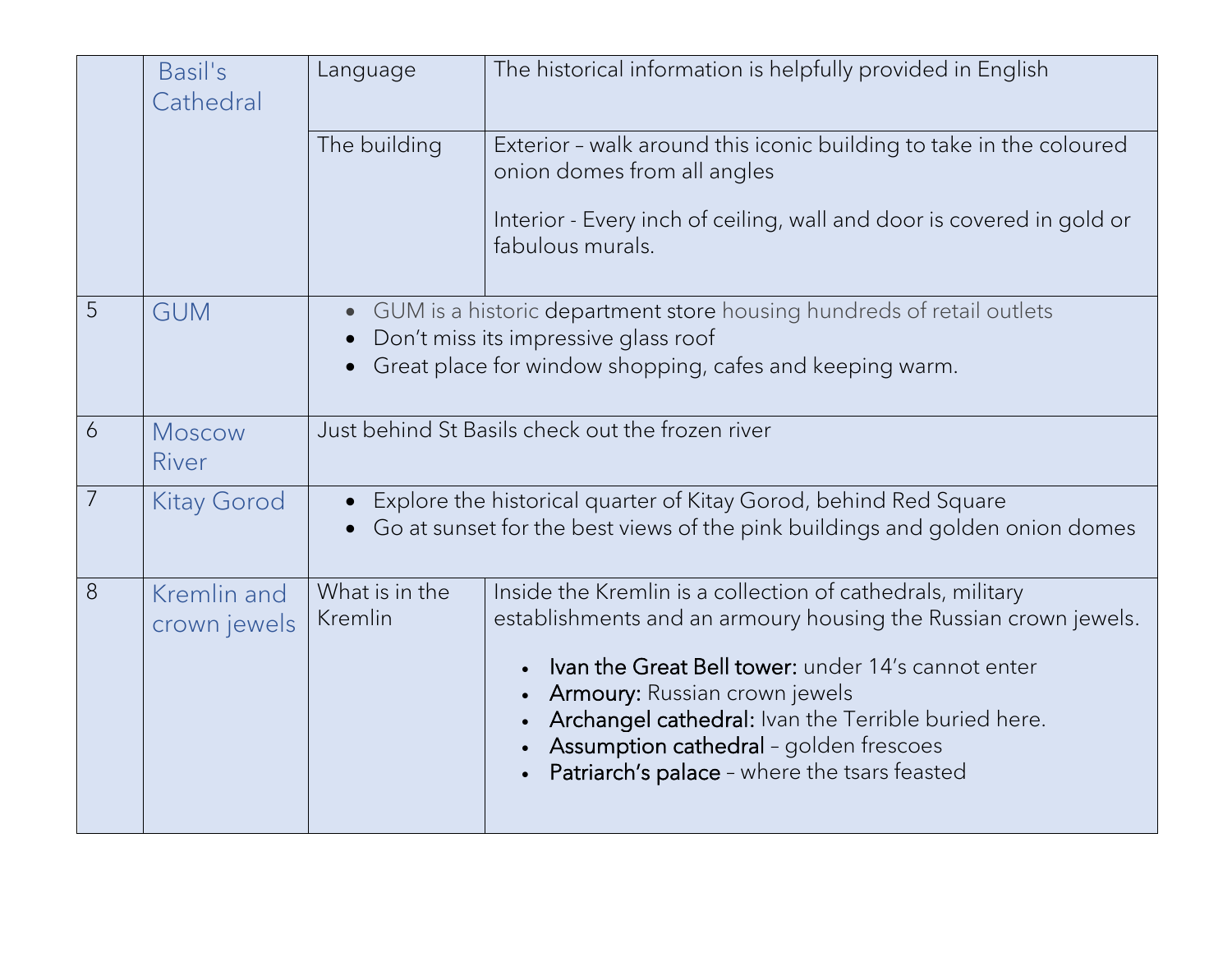|    |                                   | Timings                  | The guidebooks advise allowing 2 hours for the armoury and 2<br>hours for Cathedrals - separate tickets are available so you can visit<br>one in the morning and the other in the afternoon.<br>With kids we needed less time and saw them all together, only<br>needing about half an hour for the cathedrals. |
|----|-----------------------------------|--------------------------|-----------------------------------------------------------------------------------------------------------------------------------------------------------------------------------------------------------------------------------------------------------------------------------------------------------------|
|    |                                   | <b>Tickets</b>           | Get to the ticket booth when it opens so you can have your pick of<br>time slots (especially if also planning a slot in a trip to Lenin's<br>tomb).                                                                                                                                                             |
|    |                                   |                          | You can order online but kids, although free, need tickets which I<br>couldn't find online. We didn't want to risk booking for us only for<br>the kids not to be allowed in if they were full.                                                                                                                  |
|    |                                   | Lunch                    | No eateries in Kremlin. Cover it all in one session or pop out to<br>GUM for food between the armoury and cathedrals.                                                                                                                                                                                           |
| 9  | Lenin's<br>Tomb                   | You can take a small bag | See the embalmed body of Lenin in the mausoleum just inside Red Square.<br>Entry is free and the tomb is open 10-1pm Tue-Thur (not public holidays).<br>The queue is usually 30-40 mins.                                                                                                                        |
| 10 | Tomb of the<br>unknown<br>soldier |                          | See the Russian military standing guard over the tomb by the walls of the Kremlin                                                                                                                                                                                                                               |
| 11 | <b>Gorky Park</b>                 | Park entrance            | Check out the historic stone entrance way to the park                                                                                                                                                                                                                                                           |